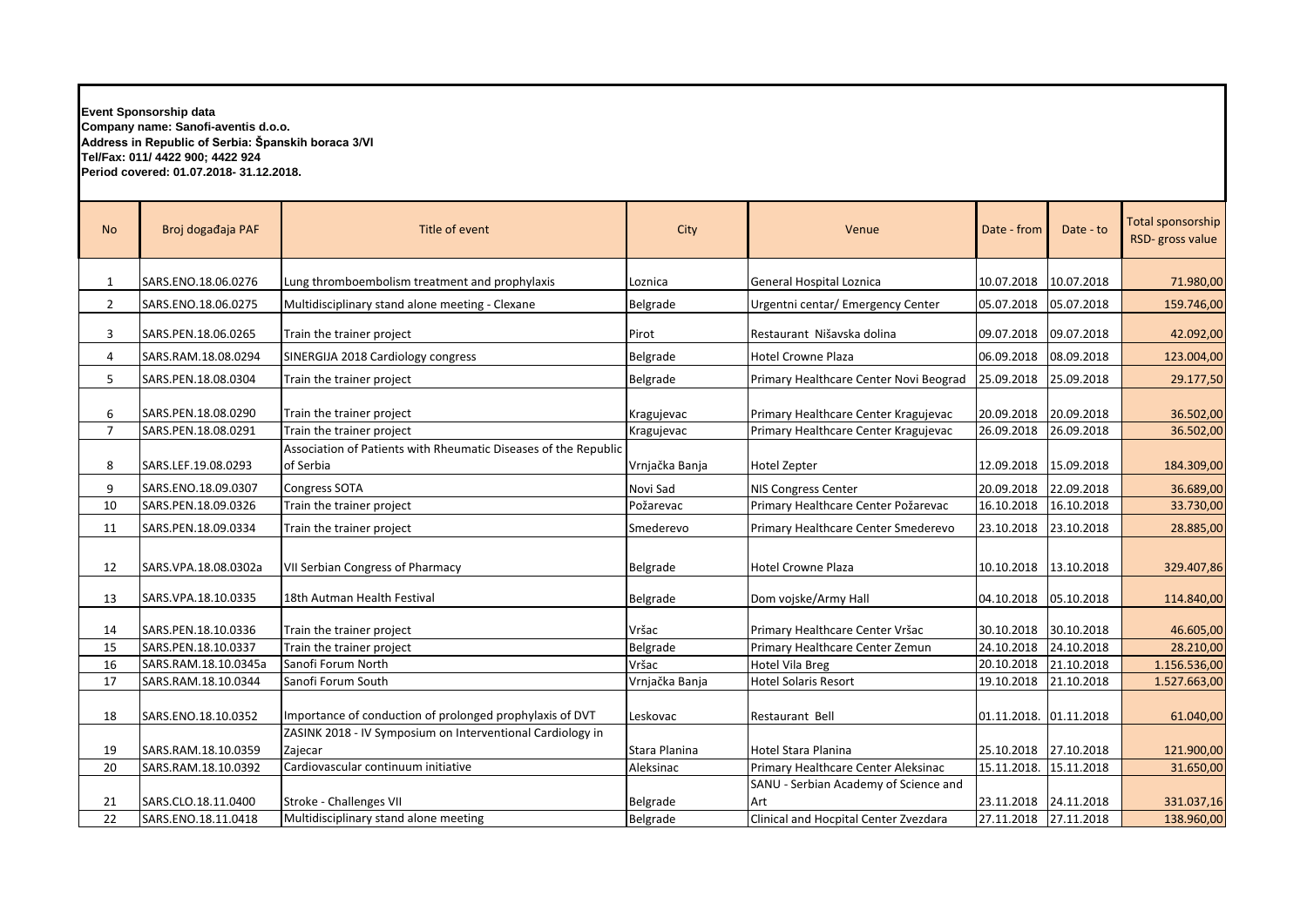|    |                        | Role of Enoxaparin in treatemnt and prophylaxis of DVT with   |                 |                                      |             |                         |              |
|----|------------------------|---------------------------------------------------------------|-----------------|--------------------------------------|-------------|-------------------------|--------------|
| 23 | SARS.ENO.18.11.0419    | ortophedic patients                                           | Šabac           | General Hospital Šabac               | 29.11.2018  | 29.11.2018              | 43.615,00    |
|    |                        | Prolonged Prophilaxys od deep venuos thrombosis - to whom,    |                 |                                      |             |                         |              |
| 24 | SARS.ENO.18.11.0420    | when and how                                                  | Požarevac       | Medicine of work                     | 29.11.2018  | 29.11.2018              | 51.680,00    |
| 25 | <b>ADVISORY BOARD</b>  | Valproat Advisory Board                                       | Belgrade        | Sanofi offices                       | 19.11.2018  | 19.11.2018              | 492.495,00   |
|    |                        |                                                               |                 |                                      |             |                         |              |
| 26 | SARS.ENO.18.11.0438    | Importance of conduction of prolonged prophylaxis of DVT      | Niš             | Restaurant Regent                    | 06.12.2018  | 06.12.2018              | 115.424,00   |
| 27 | SARS.PEN.18.11.0436    | Train the trainer project                                     | Belgrade        | Primary Healthcare Center Čukarica   | 06.12.2018  | 06.12.2018              | 29.735,00    |
|    |                        | Enoxaparin - reliable partner in prevention and treatment of  |                 |                                      |             |                         |              |
| 28 | SARS.ENO.18.11.0416    | <b>VTE</b>                                                    | Beograd         | Restaurant Zavičaj                   | 27.11.2018  | 27.11.2018              | 62.148,00    |
| 29 |                        | Cardiovascular continuum initiative                           | Kruševac        |                                      | 04.12.2018  | 04.12.2018              |              |
|    | SARS.RAM.18.11.0421    |                                                               |                 | Healthcare Station Nova pijaca       |             |                         | 38.350,00    |
| 30 | SARS.PEN.18.11.0437    | Train the trainer project                                     | Novi Sad        | Restaurant Veliki                    |             | 12.12.2018 12.12.2018   | 42.142,00    |
|    |                        |                                                               |                 |                                      |             |                         |              |
| 31 | SARS.RAM.18.11.0439    | Contemporary Aspects of mono and fix therapy of hypertension  | Kragujevac      | <b>Hotel Ema</b>                     | 11.12.2018  | 11.12.2018              | 123.569,00   |
| 32 | SARS.RAM.18.11.0422    | CV Continuum Initiative                                       | Kraljevo        | Restaurant Ženeva                    | 12.12.2018  | 12.12.2018              | 54.800,00    |
| 33 | SARS.ENO.18.12.0470    | Meet the future of Serbian Intervention Cardiology 2018       | Novi Sad        | <b>IKVBV Sremska Kamenica</b>        | 14.12.2018  | 15.12.2018              | 141.962,00   |
|    |                        |                                                               |                 | Primary Healthcare Center Voždovac - |             |                         |              |
| 34 | SARS.PEN.18.12.0465    | Train the trainer project                                     | Belgrade        | Šumice                               |             | 12.12.2018 12.12.2018   | 27.450,00    |
| 35 | SARS.ENO.18.12.0474    | Role of Enoxaparin in prophylaxis of DVT                      | Požega          | Primary Healthcare Center Požega     | 18.12.2018  | 18.12.2018              | 41.000,00    |
|    |                        | Role of Enoxaparin in treatemnt and prophylaxis of DVT with   |                 |                                      |             |                         |              |
| 36 | SARS.ENO.18.12.0479    | ortophedic patients                                           | Belgrade        | Clinical and Hospital Center Zemun   | 21.12.2018  | 21.12.2018              | 51.920,00    |
|    |                        |                                                               |                 |                                      |             |                         |              |
|    |                        | 50th February course: "Current Problems in Pediatric 2018     | Beograd         | MOTHER AND CHILD HEALTH CARE         |             |                         |              |
| 37 | SPRS.HEXAX.18.01.0004  |                                                               |                 | INSTITUTE OF SERBIA "Dr Vukan Čupić" |             | 26.02.2018. 02.03.2018. | 561.783,36   |
|    |                        |                                                               |                 |                                      |             |                         |              |
|    |                        | VACCINATION PROMOTION AND STRATEGIES OF SEASONAL              | Budva           | Hotel Avala                          |             |                         |              |
| 38 | SPRS.VAXIQ.18.02.0012  | INFLUENZA IN SECE - VAC PRO flu expert meeting                |                 |                                      |             | 14.03.2018. 16.03.2018. | 1.122.917,00 |
| 39 | SPRS.VAXIQ.18.03.0024  | <b>CEEPAG</b>                                                 | Sofia           | Central Park Hotel                   |             | 22.03.2018. 24.03.2018. | 32.700,00    |
|    |                        | 5. KONGRES UDRUŽENJA ZA PREVENTIVNU PEDIJATRIJU SRBIJE        |                 |                                      |             |                         |              |
| 40 | SPRS.HEXAX.18.03.0030  | sa međunarodnim učešćem                                       | Niš             | hotel New City                       |             | 20.04.2018. 22.04.2018. | 425.985,00   |
|    |                        |                                                               |                 |                                      |             |                         |              |
| 41 | SPRS.VAXIQ.18.04.0031  | QIV scientific meeting and Vaxigrip Tetra speaker bureau      | Madrid          | hotel Hilton Madrid airport          |             | 19.04.2018. 21.04.2018. | 482.797,00   |
|    |                        | ESCMID (Europe's leading society in clinical microbiology and |                 |                                      |             |                         |              |
| 42 | SPRS.VAXIQ.18.02.0013a | infectious diseases)                                          | Madrid          | Melia Castilla Madrid                |             | 21.04.2018. 25.04.2018. | 392.720,10   |
| 43 | SPRS.HEXAX.18.04.0034  | 21. seminar Pedijatrijske škole Srbije                        | Zlatibor        | hotel Mona                           |             | 10.06.2018. 16.06.2018. | 1.219.769,00 |
|    |                        |                                                               |                 |                                      |             |                         |              |
|    |                        | <b>ESPID</b>                                                  | Malme           | Malmomossan Massgatan 6 215 32       |             |                         |              |
| 44 | SPRS.HEXAX.18.05.0038  |                                                               |                 | Malmo                                |             | 28.05.2018. 01.06.2018. | 267.713,00   |
| 45 | SPRS.TETRA.18.07.0061  | Vaccination days                                              | Novi Sad        | Medical faculty Novi Sad             |             | 05.09.2018. 06.09.2018. | 4.438.279,00 |
| 46 | SPRS.HEXAX.18.07.0060  | 12th Vaccines congress                                        | <b>Budapest</b> | Novotel Budapest City Hotel 4*       |             | 16.09.2018. 19.09.2018. | 227.839,00   |
| 47 | SPRS.HEXAX.18.08.0064  | Global challenges in vaccine                                  | Veyrier-du-Lac  | Les Pensières conference center      | 24.09.2018. | 43338                   | 166.369,00   |
| 48 | SPRS.VAXI.18.09.0069   | IX Kongres lekara opšte medicine                              | Zlatibor        | hotel Mona                           |             | 27.09.2018. 29.09.2018. | 259.340,00   |
| 49 | SPRS.HEXAX.18.09.0071  | Medigroup Hexaxim lecture                                     | Belgrade        | Medigroup hospital                   |             | 13.09.2018. 13.09.2018. | 75.128,95    |
| 50 | SPRS.HEXAX.18.09.0077  | 52. Dani preventivne medicine                                 | Niš             | Hotel Best Western My Place; 4*      |             | 25.09.2018. 28.09.2018. | 190.125,00   |
| 51 | SPRS.HEXAX.18.09.0068  | Third pediatrician congress of Serbia                         | Vrnjačka banja  | Vrnjačka banja, Serbia; Hotel Zepter |             | 20.09.2018. 23.09.2018. | 34.426,00    |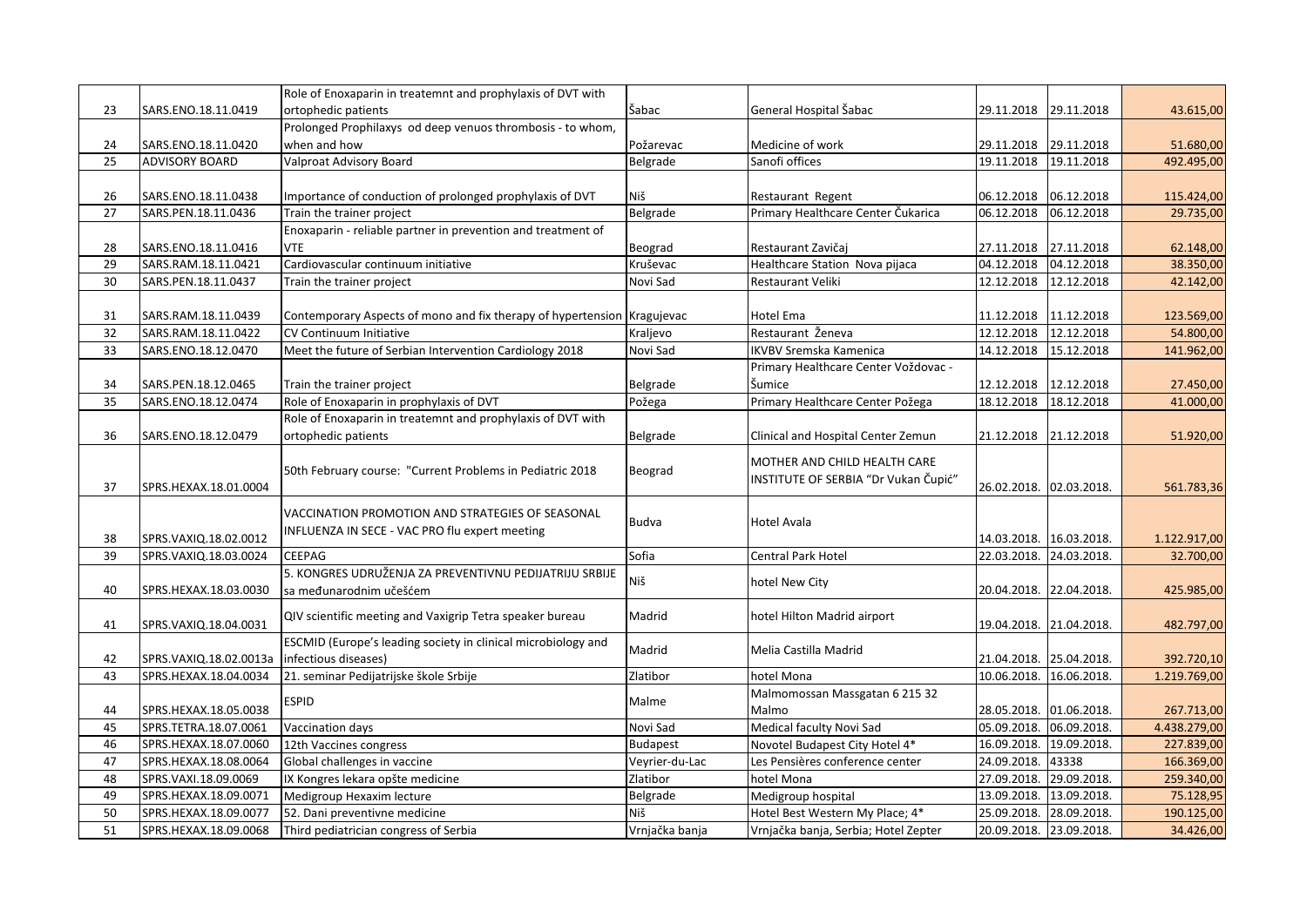| 52 | SPRS.VAXI.18.10.0084   | <b>GIHSN Annual Meeting</b>                                                     | Pariz                  | PULLMAN PARIS TOUR EIFFEL                                             |             | 14.10.2018. 16.10.2018. | 132.298,00   |
|----|------------------------|---------------------------------------------------------------------------------|------------------------|-----------------------------------------------------------------------|-------------|-------------------------|--------------|
| 53 | SPRS.VAXI.18.10.0085   | 18th Autumn Health Festival                                                     | Belgrade               | Važnost sezonske vakcinacije protiv gripa                             |             | 04.10.2018. 05.10.2018. | 26.250,00    |
|    |                        | Vaxigrip - značaj vakcinacije protiv gripa                                      | Zaječar, Kruševac, Pir | Influenca – epidemiološke karakteristike                              |             |                         |              |
| 54 | SPRS.VAXI.18.10.0083   |                                                                                 |                        | prevencija                                                            | 03.10.2018. | 18.10.2018.             | 461.470,00   |
| 55 | SPRS.HEXAX.18.10.0097  | DANI UNIVERZITETSKE DEČJE KLINIKE                                               | Belgrade               | Sava centar, Beograd                                                  |             | 07.11.2018. 09.11.2018. | 99.600,00    |
|    |                        | Launch event Tetraxim                                                           | Belgrade               | hotel Radisson Collection Old Mill                                    |             |                         |              |
| 56 | SPRS.TETRA.18.11.0104  |                                                                                 |                        | Belgrade                                                              |             | 28.11.2018. 28.11.2018  | 1.767.979,00 |
|    |                        | Booster vaccinations approach for lifelong protection                           | Belgrade               | Hotel Mama's Shelter; meeting room                                    |             |                         |              |
| 57 | SPRS.TETRA.18.12.0112  | AdvisoryBoard                                                                   |                        |                                                                       | 26.12.2018. | 26.12.2018              | 894.771,00   |
| 58 | SPRS.TETRA.18.12.0113  | Sanofi Pasteur portfolio - od rođenja do školskog doba                          | Belgrade               | hotel Cryistal, Belgrade                                              |             | 17.12.2018. 17.12.2018. | 203.168,00   |
| 59 | SARS.TJO.18.05.0187(1) | EASD Congress/ EUROPEAN ASSOCIATION FOR THE STUDY OF DI Berlin                  |                        | Messe Berlin Exhibition Halls in Berlin-Char01.10.2018. 05.10.2018.   |             |                         | 4.828.796,00 |
| 60 | SARS.TJO.18.06.0252    | Stabilno danas za sigurnije sutra                                               | Vrnjačka banja         | Bolnica za interne bolesti                                            |             | 05.07.2018. 05.07.2018. | 128.856,00   |
| 61 | SARS.TJO.18.06.0270    | Titracija insulinske terapije - potrebe, mogućnosti i rešenja-prika Beograd     |                        | DZ Palilula                                                           | 10.07.2018. | 10.07.2018.             | 87.202,00    |
| 62 | SARS.TJO.18.06.0272    | Moderan koncept terapije secerne bolesti; Prikaz slucaja pacijent Novi Kneževac |                        | DZ Novi Kneževac                                                      |             | 31.07.2018. 31.07.2018. | 69.738,00    |
| 63 | SARS.TJO.18.06.0271    | Titracija insulinske terapije- potrebe, mogucnosti i resenja-prikaz Leskovac    |                        | Restoran Apostolović                                                  |             | 10.07.2018. 10.07.2018. | 126.850,00   |
| 64 | SARS.TJO.18.07.0281    | Stabilno danas za sigurnije sutra                                               | Krusevac               | Restoran Konak                                                        |             | 19.07.2018. 19.07.2018. | 129.328,00   |
| 65 | SARS.TJO.18.06.0273    | <b>BRIGHT Stand Alone</b>                                                       | Beograd                | <b>Hotel Hilton</b>                                                   |             | 11.07.2018. 11.07.2018. | 1.350.156,00 |
| 66 | SARS.TJO.18.06.0274    | Titracija insulinske terapije – potrebe, mogućnosti i rešenja-prika Novi Sad    |                        | DZ Signal                                                             | 30.07.2018. | 30.07.2018.             | 69.738,00    |
| 67 | SARS.TJO.18.07.0286    | Nacionalni simpozijum Vrnjacka banja, "Šećerna bolest - novi iza Vrnjačka banja |                        | Specijalna bolnica Merkur                                             | 14.09.2018. | 16.09.2018.             | 405.212,00   |
| 68 | SARS.TJO.18.07.0287(1) | 4. srpski kongres o gojaznosti, Zlatibor                                        | Zlatibor               | Specijalna bolnica za bolesti štitaste žlezde 28.09.2018. 30.09.2018. |             |                         | 880.988,00   |
| 69 | SARS.DIA.18.08.0297    | Stabilno danas za sigurnije sutra                                               | Novi Sad               | Hotel "Sheraton"                                                      |             | 12.09.2018. 12.09.2018. | 537.136,00   |
| 70 | SARS.TJO.18.07.0289(1) | Stabilno danas za sigurnije sutra                                               | Vršac                  | <b>Hotel Vila Breg</b>                                                | 08.09.2018. | 09.09.2018.             | 1.453.468,54 |
| 71 | SARS.TJO.18.09.0313    | PAF "Joint Conference of endocrinologists of Serbia and Monten Budva            |                        | Hotel Avala                                                           | 11.10.2018. | 14.10.2018.             | 717.676,00   |
| 72 | SARS.DIA.18.09.0309a   | Savremeno lečenje šećerne bolesti-novi podaci                                   | Smederevo              | Restoran "Klub privrednika"                                           | 26.09.2018. | 26.09.2018.             | 78.470,00    |
| 73 | SARS.DIA.18.09.0315a   | Stabilno danas za sigurnije sutra                                               | Beograd                | DZ Lazarevac                                                          | 9.10.2018.  | 9.10.2018.              | 107.380,00   |
| 74 | SARS.DIA.18.09.0309d   | Savremeno lečenje šećerne bolesti-novi podaci                                   | Aleksinac              | DZ Aleksinac                                                          |             | 11.10.2018. 11.10.2018. | 211.928,00   |
| 75 | SARS.TJO.18.09.0333    | Savremeno lečenje šećerne bolesti-novi podaci                                   | Leskovac               | Restoran Apostolović                                                  | 18.10.2018. | 18.10.2018.             | 79.650,00    |
| 76 | SARS.DIA.18.09.0315c   | Stabilno danas za sigurnije sutra                                               | Petrovac na Mlavi      | DZ Petrovac na Mlavi                                                  | 25.10.2018. | 25.10.2018.             | 110.448,00   |
| 77 | SARS.DIA.18.09.0309g   | Savremeno lečenje šećerne bolesti-novi podaci                                   | Novi Pazar             | DZ Novi Pazar                                                         | 30.10.2018. | 30.10.2018.             | 139.358,00   |
| 78 | SARS.DIA.18.09.0309h   | Savremeno lečenje šećerne bolesti-novi podaci                                   | Niš                    | DZ Niš                                                                |             | 22.10.2018. 22.10.2018. | 65.844,00    |
| 79 | SARS.DIA.18.09.0315d   | Stabilno danas za sigurnije sutra                                               | Zrenjanin              | Restoran Banatska kuća                                                |             | 30.10.2018. 30.10.2018. | 77.998,00    |
| 80 | SARS.DIA.18.09.0315e   | Stabilno danas za sigurnije sutra                                               | Topola                 | DZ Topola                                                             |             | 01.11.2018. 01.11.2018. | 57.230,00    |
| 81 | SARS.DIA.18.09.0315f   | Stabilno danas za sigurnije sutra                                               | Alibunar               | DZ Alibunar                                                           |             | 30.10.2018. 30.10.2018. | 56.522,00    |
| 82 | SARS.DIA.18.09.0315g   | Stabilno danas za sigurnije sutra                                               | Trstenik               | Dom zdravlja Dr Sava Stanojević                                       |             | 31.10.2018. 31.10.2018. | 57.230,00    |
| 83 | SARS.DIA.18.09.0315h   | Stabilno danas za sigurnije sutra                                               | Sremska Mitrovica      | OB Sremska Mitrovica                                                  |             | 25.10.2018. 25.10.2018. | 59.944,00    |
| 84 | SARS.DIA.18.09.0315i   | Stabilno danas za sigurnije sutra                                               | Kikinda                | OB Kikinda                                                            |             | 30.10.2018. 30.10.2018. | 113.634,00   |
| 85 | SARS.DIA.18.09.0309i   | Savremeno lečenje šećerne bolesti-novi podaci                                   | Knjaževac              | DZ Niš                                                                |             | 29.10.2018. 29.10.2018. | 365.918,00   |
| 86 | SARS.TJO.18.10.0346    | Novi podaci lečenja šećerne bolesti- bazalni kontinuum u fokusu Zlatibor        |                        | hotel Mona                                                            |             | 27.10.2018. 27.10.2018. | 287.094,00   |
| 87 | SARS.DIA.18.09.0309m   | Savremeno lečenje šećerne bolesti-novi podaci                                   | Kovačica               | DZ Kovačica                                                           |             | 16.11.2018. 16.11.2018. | 162.250,00   |
| 88 | SARS.TJO.18.11.0403    | Stabilno danas za sigurnije sutra                                               | Subotica               | <b>Hotel Galleria</b>                                                 |             | 15.11.2018. 15.11.2018. | 171.808,00   |
| 89 | SARS.DIA.18.09.0309j   | Savremeno lečenje šećerne bolesti-novi podaci                                   | Pirot                  | <b>OB Pirot</b>                                                       |             | 24.10.2018. 24.10.2018. | 62.422,00    |
| 90 | SARS.DIA.18.09.0315j   | Stabilno danas za sigurnije sutra                                               | Sombor                 | <b>OB Sombor</b>                                                      | 5.11.2018.  | 5.11.2018.              | 110.094,00   |
| 91 | SARS.DIA.18.09.0309k   | Savremeno lečenje šećerne bolesti-novi podaci                                   | B. Topola              | DZ Bačka Topola                                                       | 7.11.2018.  | 7.11.2018.              | 153.282,00   |